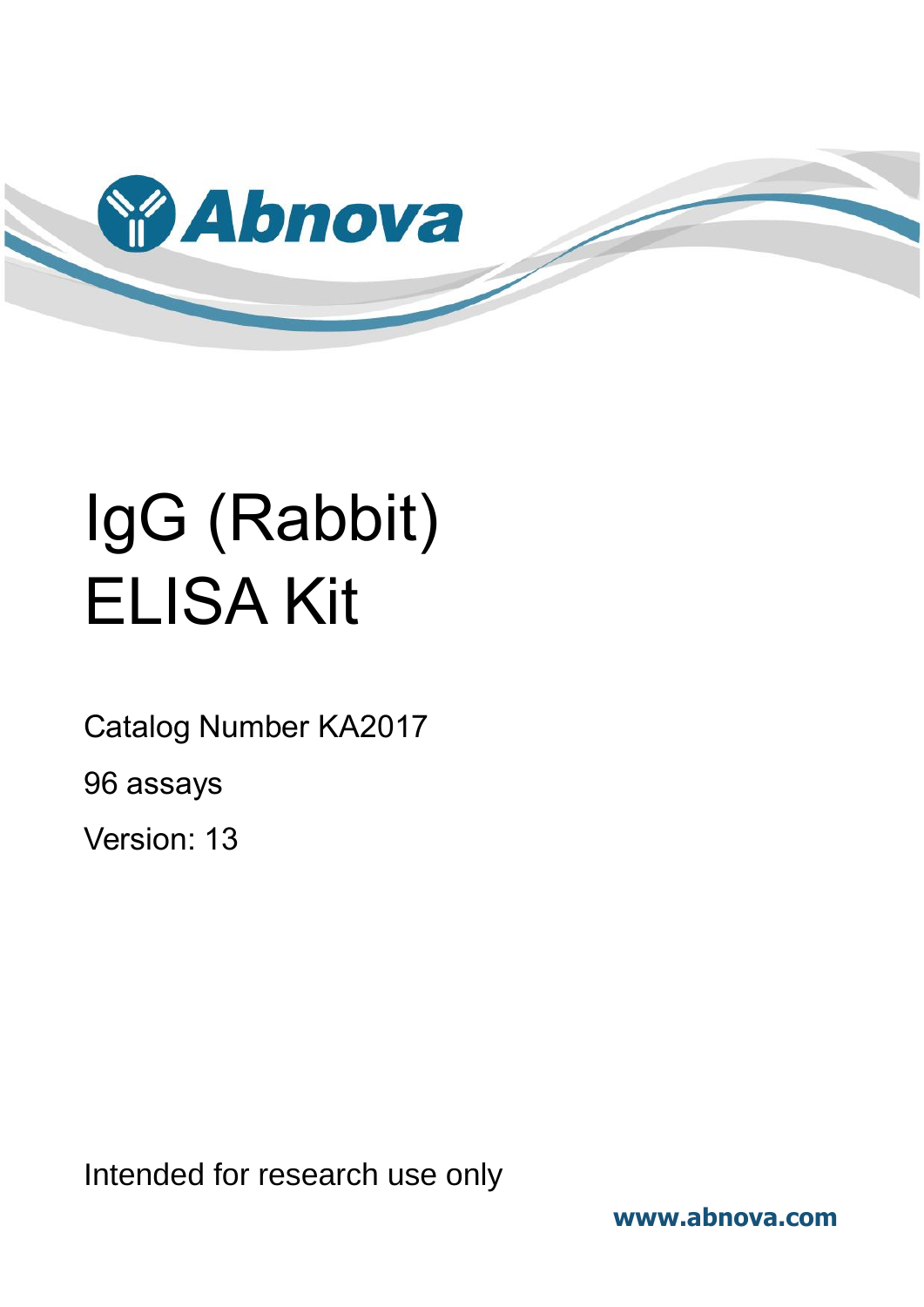

# **Table of Contents**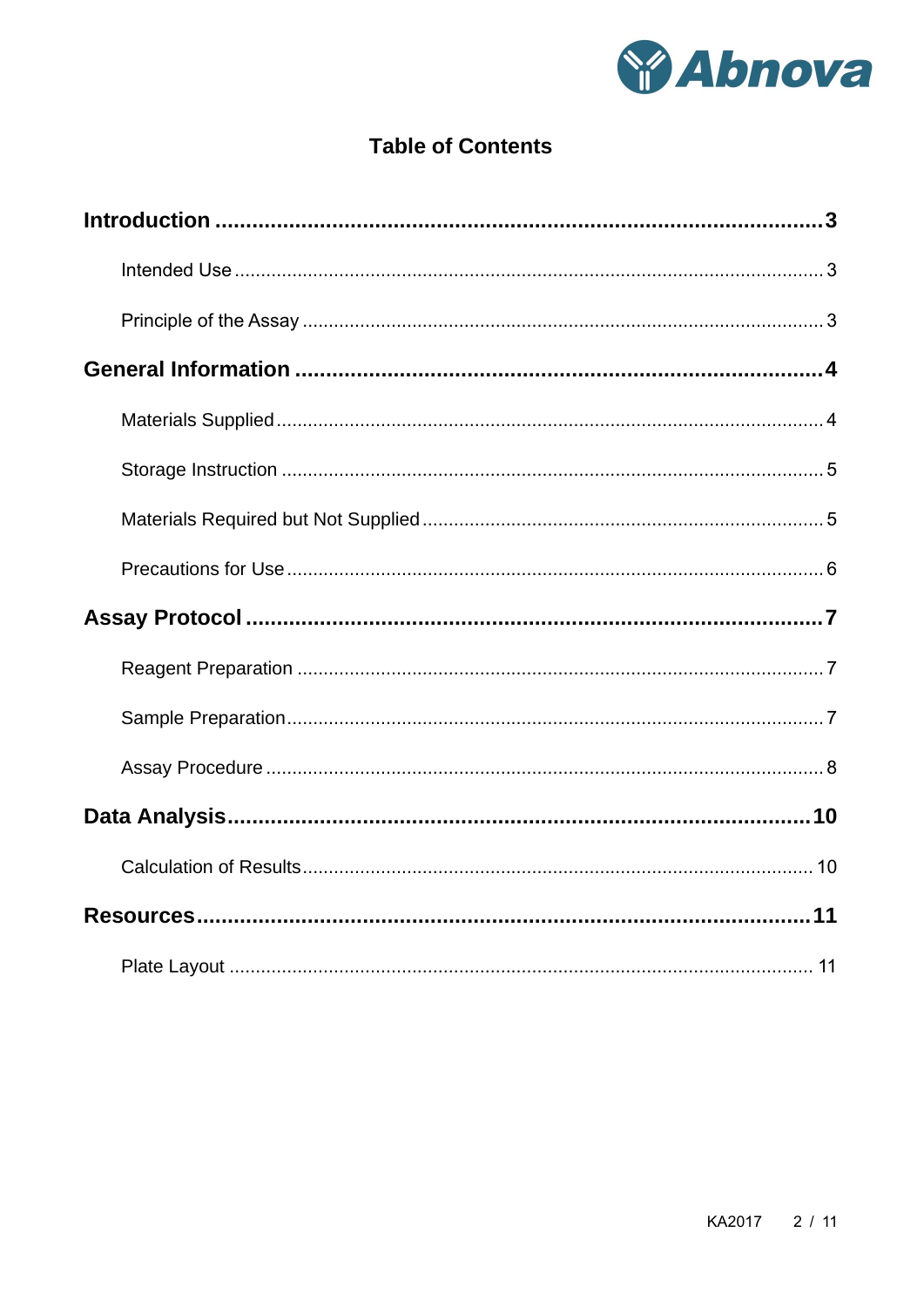

## <span id="page-2-1"></span><span id="page-2-0"></span>**Introduction**

#### **Intended Use**

The IgG (Rabbit) ELISA Kit is a highly sensitive two-site enzyme linked immunoassay (ELISA) for measuring IgG in rabbit biological samples. If the ELISA is to be used outside the intended use, the user may need to optimize for said use.

#### <span id="page-2-2"></span>**Principle of the Assay**

The principle of the double antibody sandwich ELISA is represented in Figure 1. In this assay the IgG present in samples reacts with the anti-IgG antibodies, which have been adsorbed to the surface of polystyrene microtitre wells. After the removal of unbound proteins by washing, anti-IgG antibodies conjugated with horseradish peroxidase (HRP) are added. These enzyme-labeled antibodies form complexes with the previously bound IgG. Following another washing step, the enzyme bound to the immunosorbent is assayed by the addition of a chromogenic substrate, 3,3',5,5'-tetramethylbenzidine (TMB). The quantity of bound enzyme varies directly with the concentration of IgG in the sample tested; thus, the absorbance, at 450 nm, is a measure of the concentration of IgG in the test sample. The quantity of IgG in the test sample can be interpolated from the standard curve constructed from the standards, and corrected for sample dilution.

Figure 1

Anti-IgG Antibodies Bound To Solid Phase  $\downarrow$ Standards and Samples Added ↓ IgG \* Anti-IgG Complexes Formed  $\overline{\mathbf{I}}$ Unbound Sample Proteins Removed ↓ Anti-IgG-HRP Conjugate Added **↓** Anti-IgG-HRP \* IgG \* Anti-IgG Complexes Formed  $\overline{1}$ Unbound Anti-IgG-HRP Removed ↓ Chromogenic Substrate Added ↓ Determine Bound Enzyme Activity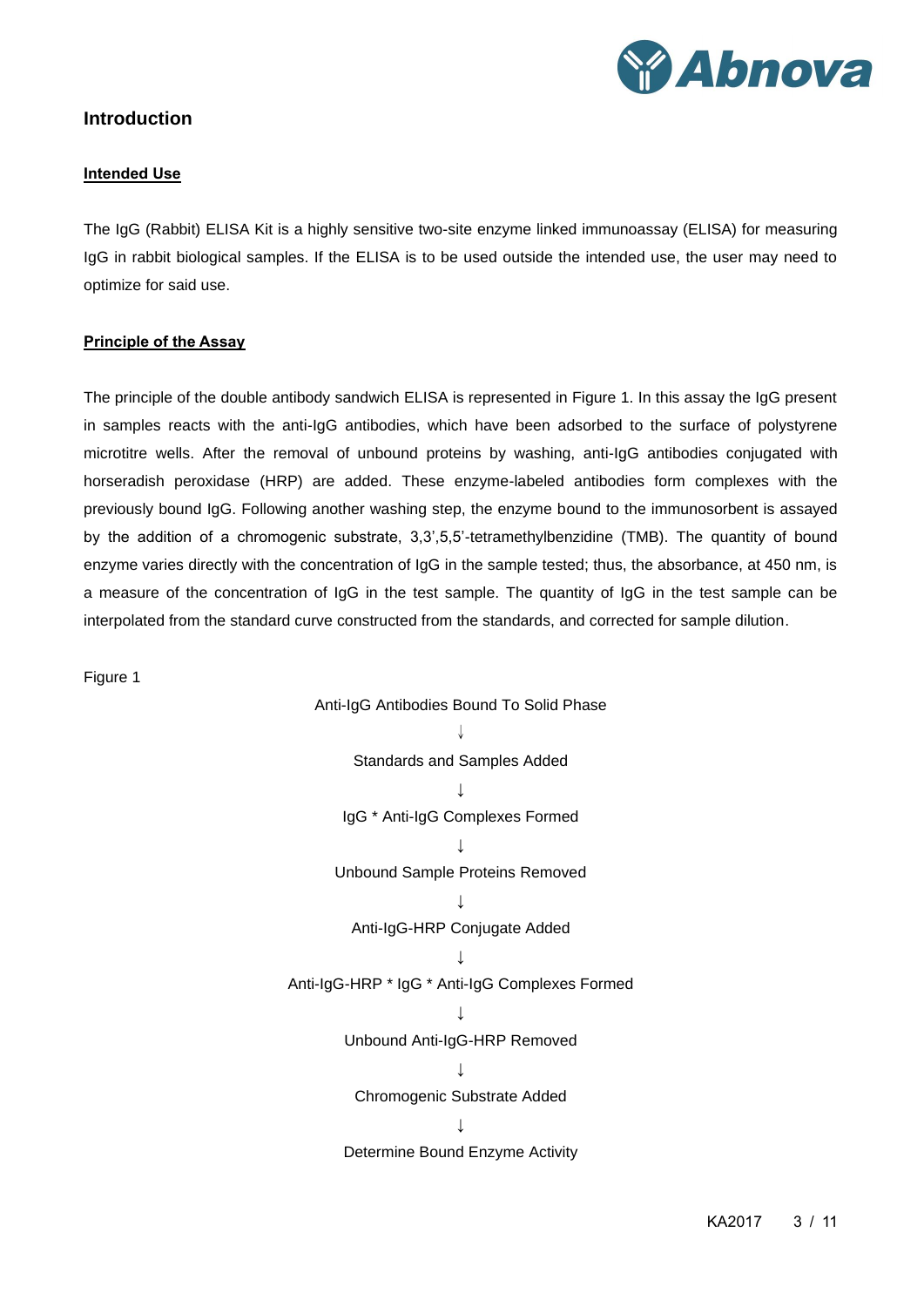

# <span id="page-3-1"></span><span id="page-3-0"></span>**General Information**

# **Materials Supplied**

# List of component

| Component                  | Description                                                         | Amount          |  |  |
|----------------------------|---------------------------------------------------------------------|-----------------|--|--|
| ELISA Micro Plate,         | One plate of 12 removable 8 well strips, antibody coated. Ready to  | 96 (8x12)       |  |  |
| antibody coated            | use as supplied.                                                    | wells           |  |  |
| Enzyme Conjugated          | One vial of 100X Horseradish Peroxidase Conjugated antibody in a    |                 |  |  |
| <b>Detection Antibody</b>  | stabilizing buffer. Dilute 1/100 immediately prior to use.          | 150 µL          |  |  |
| Calibrator                 | One vial of calibrator. Refer to the Certificate of Analysis (CoA). | 1 vial          |  |  |
| <b>Diluent Concentrate</b> | One bottle of 5X diluent buffer. Dilute 1/5 to make 1X working      | 50 mL           |  |  |
|                            | solution.                                                           |                 |  |  |
| <b>Wash Solution</b>       | One bottle of 20X wash solution. Dilute 1/20 to make 1X working     | 50 mL           |  |  |
| Concentrate                | solution.                                                           |                 |  |  |
| Chromogen Substrate        | One bottle of 3,3',5,5'- tetramethylbenzidine (TMB) and hydrogen    | $12 \text{ mL}$ |  |  |
| Solution                   | peroxide in citric acid buffer at pH 3.3. Ready to use as supplied. |                 |  |  |
| <b>STOP Solution</b>       | One bottle of 0.3 M sulfuric acid. WARNING: Avoid Contact with      | $12 \text{ mL}$ |  |  |
|                            | Skin. Ready to use as supplied.                                     |                 |  |  |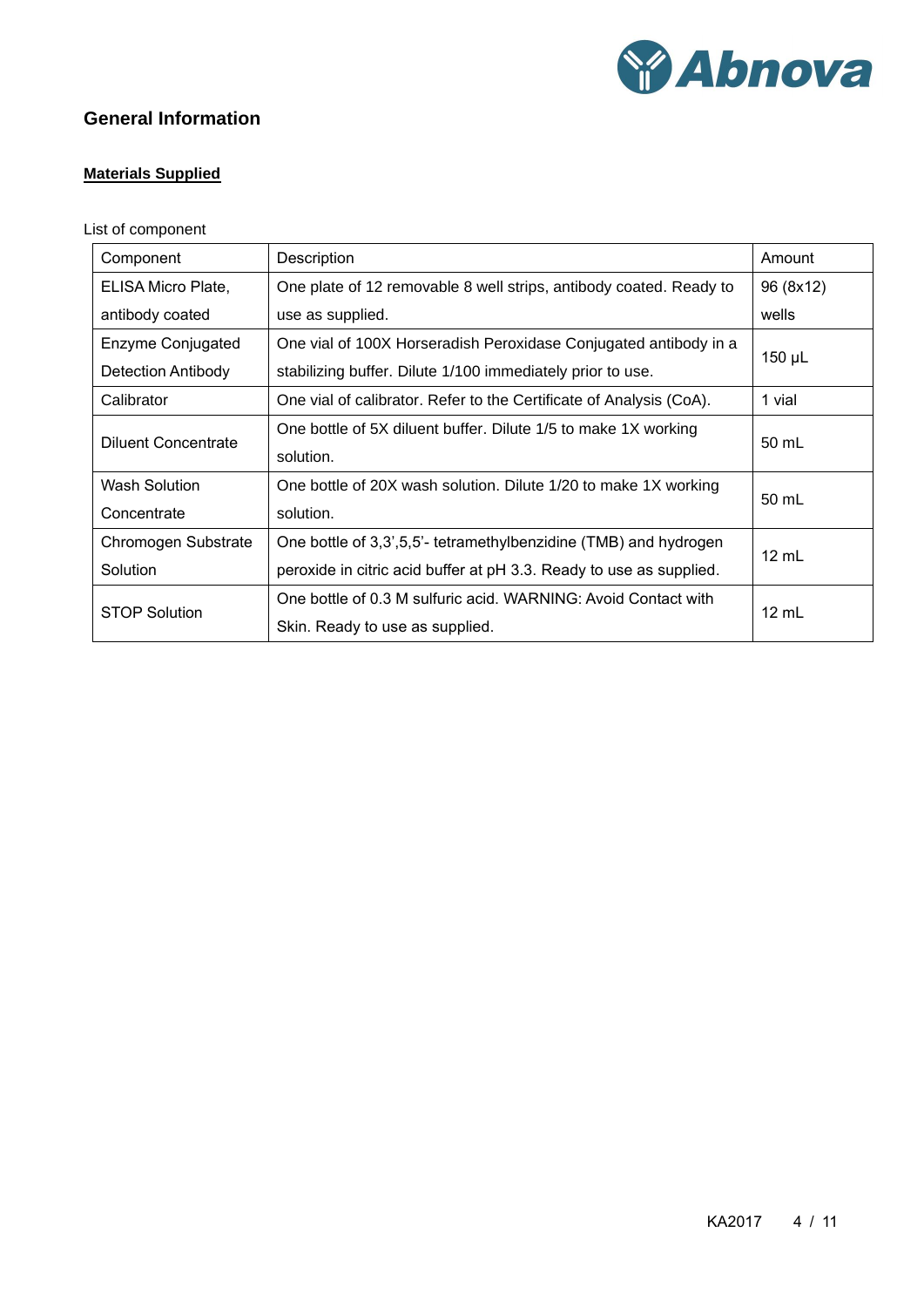

#### <span id="page-4-0"></span>**Storage Instruction**

The expiration date for the kit and its components is stated on the box label. All components should be stable up to the expiration date if stored and used per this kit protocol insert.

| Component                  | Storage                                                                                                         | Stability                                                                      |
|----------------------------|-----------------------------------------------------------------------------------------------------------------|--------------------------------------------------------------------------------|
| ELISA Micro Plate,         | 4°C, in sealed foil bag with desiccant.                                                                         | With proper storage the plate strips are                                       |
| antibody coated            |                                                                                                                 | stable until the expiration date.                                              |
| Enzyme Conjugated          | $4^{\circ}$ C in the dark.                                                                                      | The working conjugate solution should be                                       |
|                            |                                                                                                                 | diluted immediately prior to use. The 100X                                     |
| <b>Detection Antibody</b>  |                                                                                                                 | conjugate is stable until the expiration date.                                 |
| Calibrator                 | 4°C for lyophilized calibrator. Aliquoted<br>and frozen if reconstituted. Avoid<br>multiple freeze-thaw cycles. | The working standard solutions should be<br>prepared immediately prior to use. |
|                            | 4°C for both 1X working solution and                                                                            | The 1X working solution is stable for at least                                 |
| <b>Diluent Concentrate</b> | 5X concentrate.                                                                                                 | one week from the date of preparation. The                                     |
|                            |                                                                                                                 | 5X concentrate is stable until the expiration                                  |
|                            |                                                                                                                 | date.                                                                          |
|                            | 4°C for both 1X working solution and                                                                            | The 1X working solution is stable for at least                                 |
| <b>Wash Solution</b>       | 20X concentrate.                                                                                                | one week from the date of preparation. The                                     |
| Concentrate                |                                                                                                                 | 20X concentrate is stable until the expiration                                 |
|                            |                                                                                                                 | date.                                                                          |
| Chromogen                  | 4°C in the dark.                                                                                                | Protect from light. The Substrate Solution is                                  |
| <b>Substrate Solution</b>  |                                                                                                                 | stable until the expiration date.                                              |
| <b>STOP Solution</b>       | $4^{\circ}$ C                                                                                                   | The Stop Solution is stable until the                                          |
|                            |                                                                                                                 | expiration date.                                                               |

#### <span id="page-4-1"></span>**Materials Required but Not Supplied**

- $\checkmark$  Precision pipette (2 µL to 100 µL) for making and dispensing dilutions
- ✓ Test tubes
- ✓ Squirt bottle or Microtitre washer/aspirator
- ✓ Distilled or Deionized H2O
- ✓ Microtiter Plate reader
- ✓ Assorted glassware for the preparation of reagents and buffer solutions
- ✓ Centrifuge for sample collection
- ✓ Anticoagulant for plasma collection
- ✓ Timer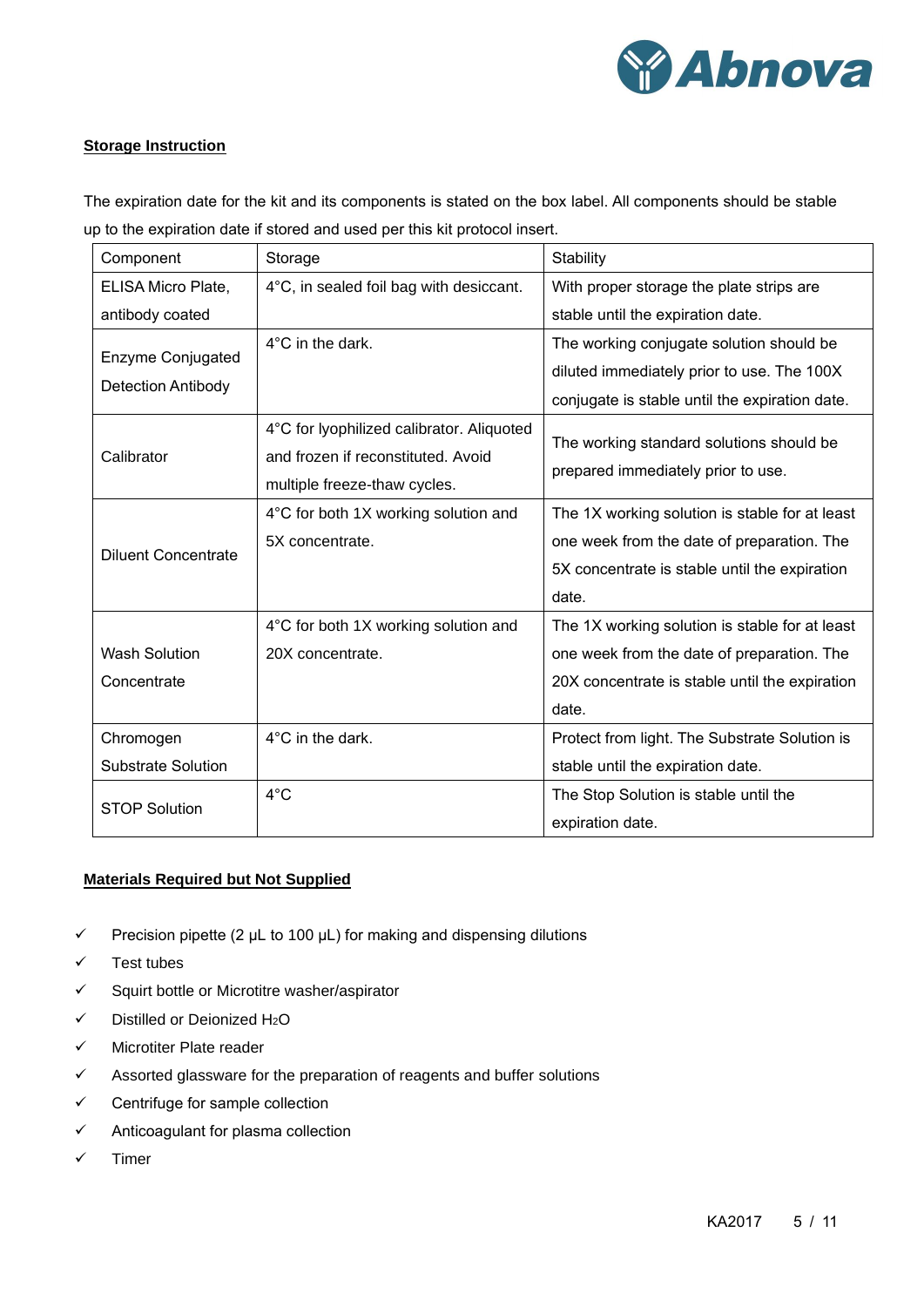

#### <span id="page-5-0"></span>**Precautions for Use**

Please read this protocol completely before using this product.

For Research Use Only, Not for Diagnostic Purposes. Not for Human and Animal Consumption. For In Vitro Laboratory Use Only.

✓ Limitation of the procedure

Reliable and reproducible results will be obtained when the assay procedure is carried out with a complete understanding of the information contained in the package insert instructions and with adherence to good laboratory practice. Factors that might affect the performance of the assay include instrument function, cleanliness of glassware, quality of distilled or deionized water, and accuracy of reagent and sample pipetting, washing technique, incubation time or temperature. Do not mix or substitute reagents with those from other lots or sources.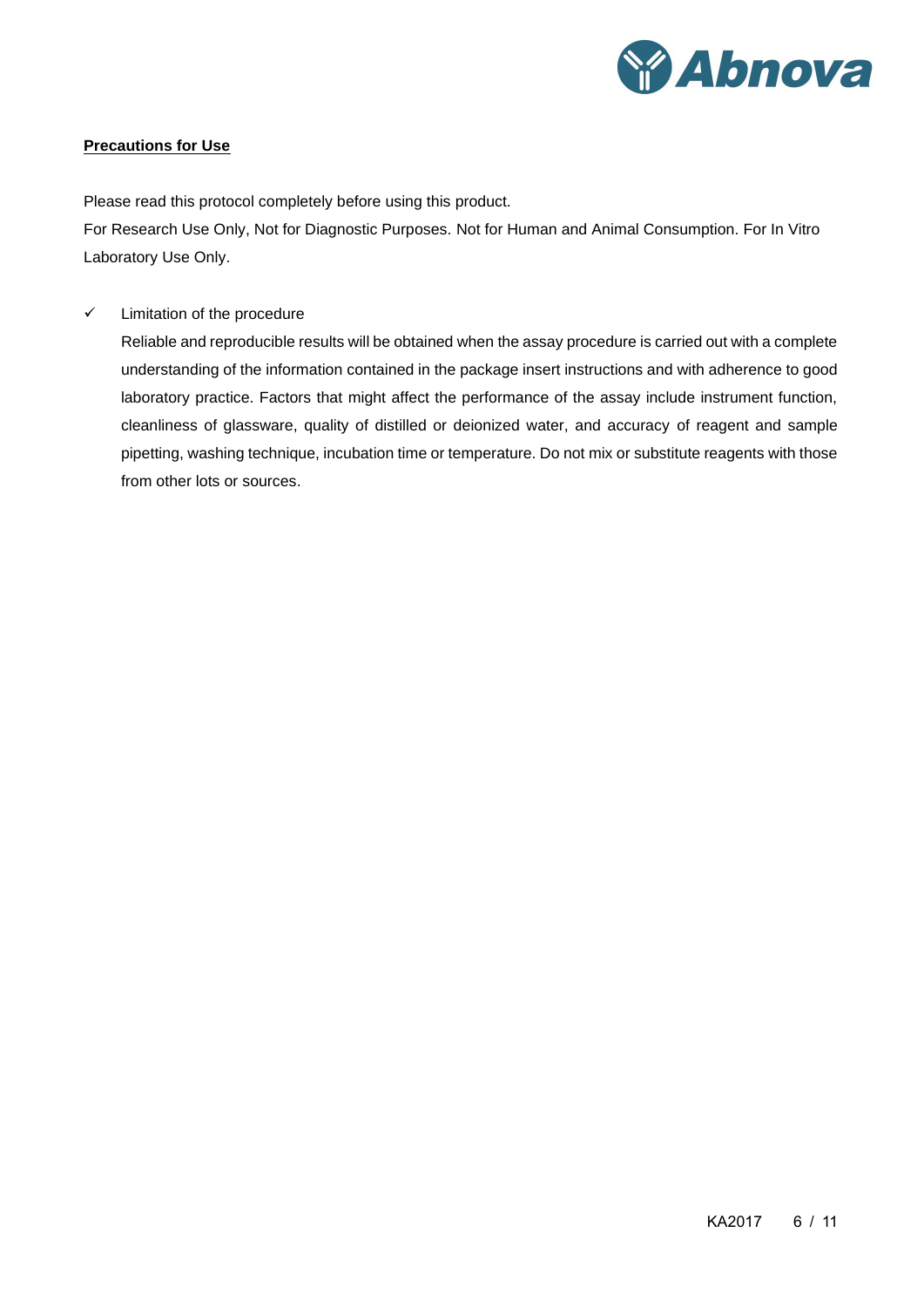

# <span id="page-6-1"></span><span id="page-6-0"></span>**Assay Protocol**

#### **Reagent Preparation**

Bring all reagents to room temperature (16°C to 25°C) before use.

• Diluent Concentrate

The Diluent solution supplied is a 5X concentrate and must be diluted 1/5 with distilled or deionized water (1 part buffer concentrate, 4 parts  $dH_2O$ ).

• Wash Solution Concentrate

The Wash Solution supplied is a 20X Concentrate and must be diluted 1/20 with distilled or deionized water (1 part buffer concentrate, 19 parts dH2O). Crystal formation in the concentrate may occur when storage temperatures are low. Warming of the concentrate to 30-35°C before dilution can dissolve crystals.

- Enzyme-Antibody Conjugate Calculate the required amount of working conjugate solution for each microtitre plate test strip by adding 10 µL Enzyme-Antibody Conjugate to 990 µL of 1X Diluent for each test strip to be used for testing. Dilute immediately before use and protect from light. Mix uniformly, but gently. Avoid foaming.
- Pre-coated ELISA Micro Plate Ready to use as supplied. Unseal foil pouch and remove plate from pouch. Remove all strips and wells that will not be used in the assay and place back in pouch and re-seal along with desiccant.
- Rabbit IgG Calibrator

Prepare according to the lot specific Certificate of Analysis.

#### <span id="page-6-2"></span>**Sample Preparation**

Specimen Collection and Handling

All blood components and biological materials should be handled as potentially hazardous. Follow universal precautions when handling and disposing.

If blood samples are clotted, grossly hemolyzed, lipemic, or the integrity of the sample is of concern, make a note and interpret results with caution.

The sample collection and storage conditions listed below are intended as general guidelines. Sample stability has not been evaluated.

Serum samples

Blood should be collected by venipuncture. The serum should be separated from the cells after clot formation by centrifugation. Remove serum and assay immediately or aliquot and store samples at –80°C (preferably) or -20°C. Avoid repeated freeze-thaw cycles.

Plasma samples

Blood should be collected into a container with an anticoagulant and then centrifuged. Assay immediately or aliquot and store samples at –80°C (preferably) or -20°C. Avoid repeated freezethaw cycles.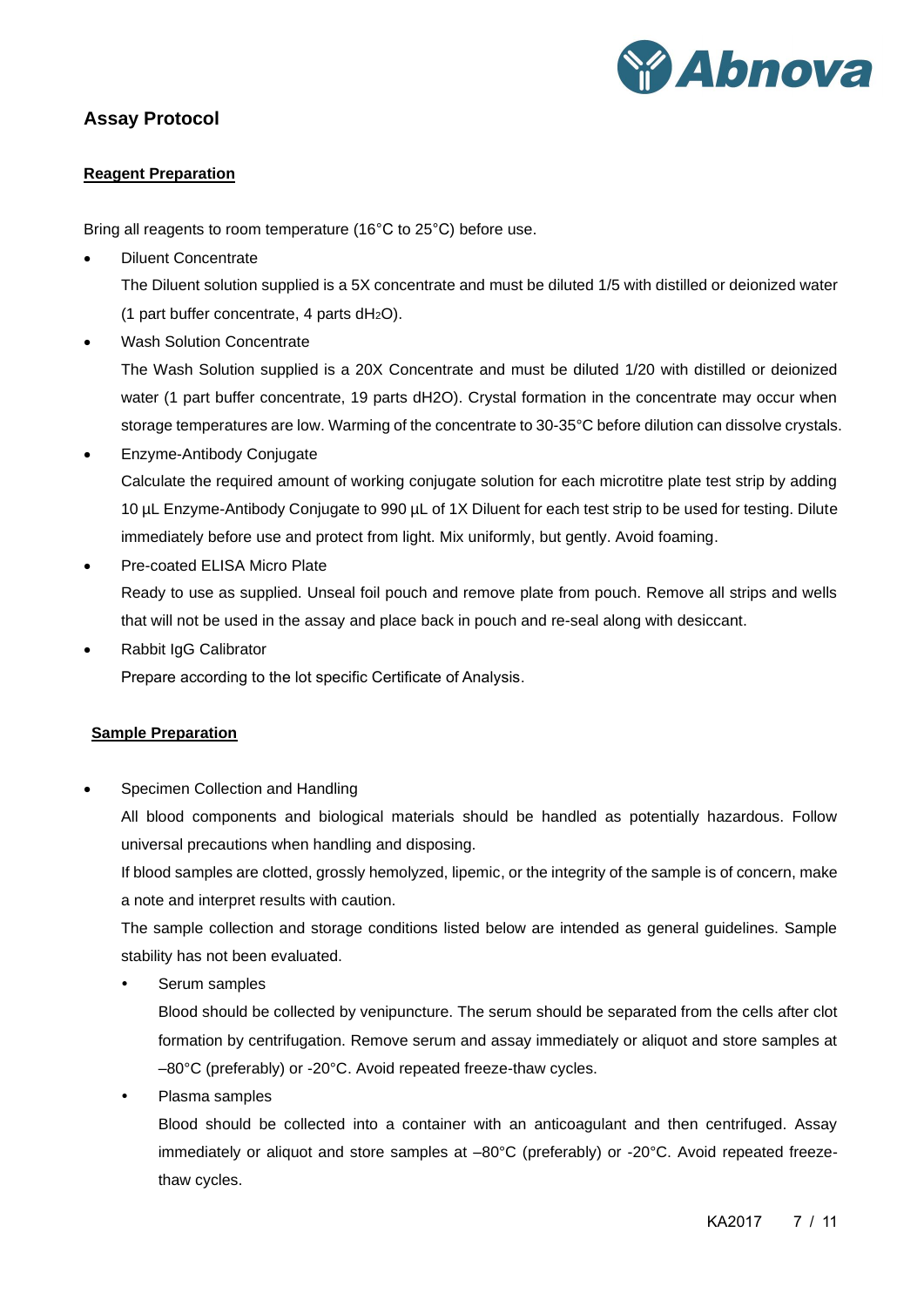

#### Urine samples

Collect mid-stream using sterile or clean urine collector. Centrifuge to remove cell debris. Assay immediately or aliquot and store samples at -80°C (preferably) or -20°C. Avoid repeated freeze-thaw cycles.

 Known interfering substances Azide and thimerosal at concentrations higher than 0.1% inhibits the enzyme reaction.

• Dilution of Samples

The assay requires that each test sample be diluted before use. All samples should be assayed in duplicate each time the assay is performed. The recommended dilutions are only suggestions. Dilutions should be based on the expected concentration of the unknown sample such that the diluted sample falls within the dynamic range of the standard curve. If unsure of sample level, a serial dilution with one or two representative samples before running the entire plate is highly recommended.

Serum samples

Recommended starting dilution is 1/20,000. To prepare a 1/20,000 dilution of a sample, transfer 5 µL of sample to 495 µL of 1X diluent. This gives you a 1/100 dilution. Next, dilute the 1/100 by transferring 5 µL into 995 µL of 1X diluent. This gives you a 1/20,000 dilution. Mix thoroughly each stage.

Plasma samples

Recommended starting dilution is 1/20,000. To prepare a 1/20,000 dilution of a sample, transfer 5 µL of sample to 495 µL of 1X diluent. This gives you a 1/100 dilution. Next, dilute the 1/100 by transferring 5 µL into 995 µL of 1X diluent. This gives you a 1/20,000 dilution. Mix thoroughly each stage.

#### <span id="page-7-0"></span>**Assay Procedure**

- 1. All samples and standards should be assayed in duplicates.
- 2. The Standards and the test sample(s) should be loaded into the ELISA wells as quickly as possible to avoid a shift in OD readings. Using a multichannel pipette would reduce this occurrence. Pipette 100 μL of

Standard 0 (0.0 ng/mL) into duplicate Standard 1 (7.81 ng/mL) into duplicate Standard 2 (15.63 ng/mL) into duplicate Standard 3 (31.25 ng/mL) into duplicate Standard 4 (62.50 ng/mL) into duplicate Standard 5 (125 ng/mL) into duplicate Standard 6 (250 ng/mL) into duplicate Standard 7 (500 ng/mL) into duplicate

3. Pipette 100 μL of sample (in duplicate) into pre designated wells.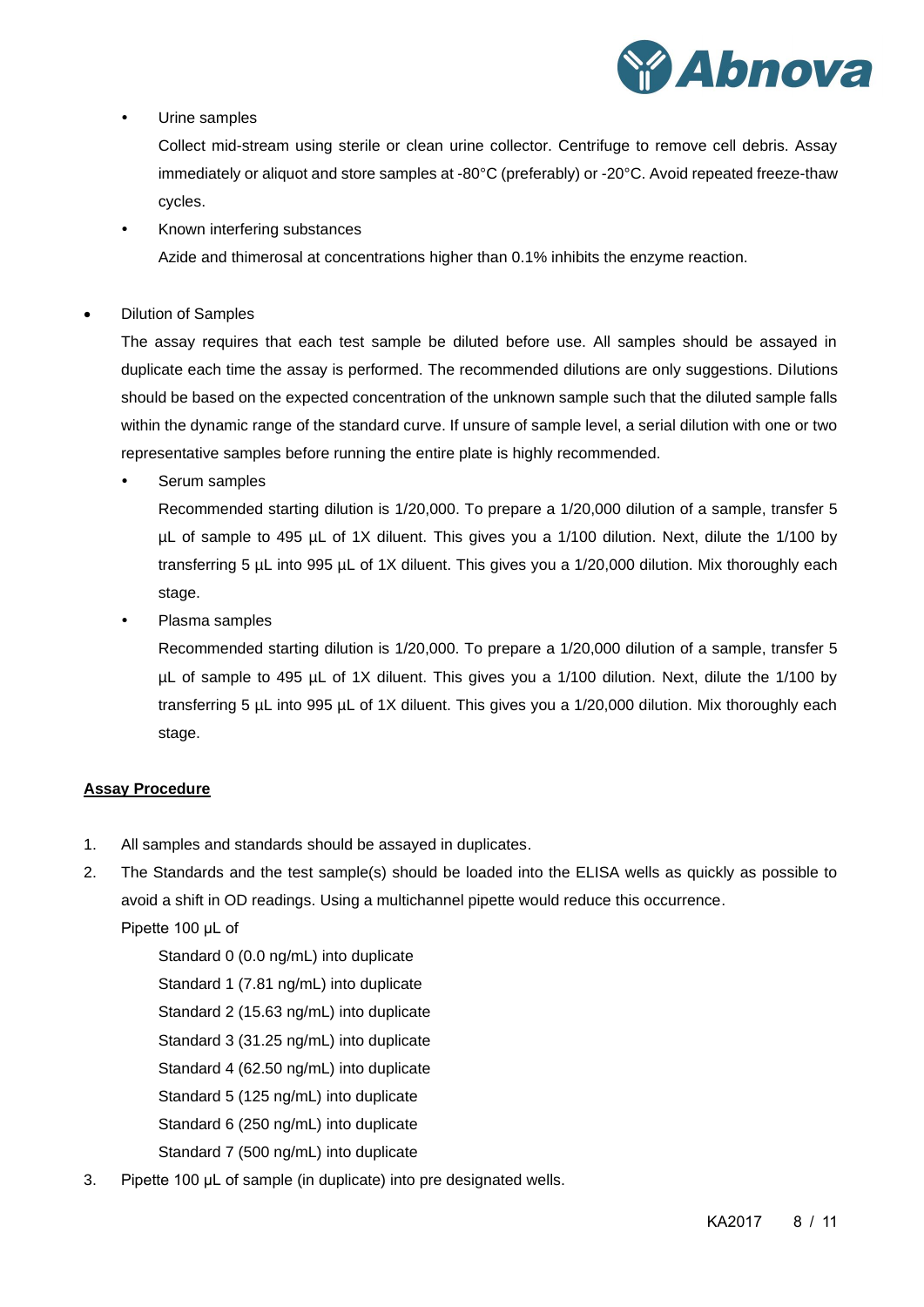

- 4. Incubate the micro titer plate at room temperature for thirty  $(30 \pm 2)$  minutes. Keep plate covered and level during incubation.
- 5. Following incubation, aspirate the contents of the wells.
- 6. Completely fill each well with appropriately diluted Wash Solution and aspirate. Repeat three times, for a total of four washes. If washing manually: completely fill wells with Wash Solution, invert the plate and pour/shake out the contents in a waste container. Follow this by sharply striking the wells on absorbent paper to remove residual buffer. Repeat 3 times for a total of four washes.
- 7. Pipette 100 μL of appropriately diluted Enzyme-Antibody Conjugate to each well. Incubate at room temperature for thirty (30  $\pm$  2) minutes. Keep plate covered in the dark and level during incubation.
- 8. Wash and blot the wells as described in Steps 5/6.
- 9. Pipette 100 μL of TMB Substrate Solution into each well.
- 10. Incubate in the dark at room temperature for precisely ten (10) minutes.
- 11. After ten minutes, add 100 μL of Stop Solution to each well.
- 12. Determine the absorbance (450 nm) of the contents of each well. Calibrate the plate reader to manufacturer's specifications.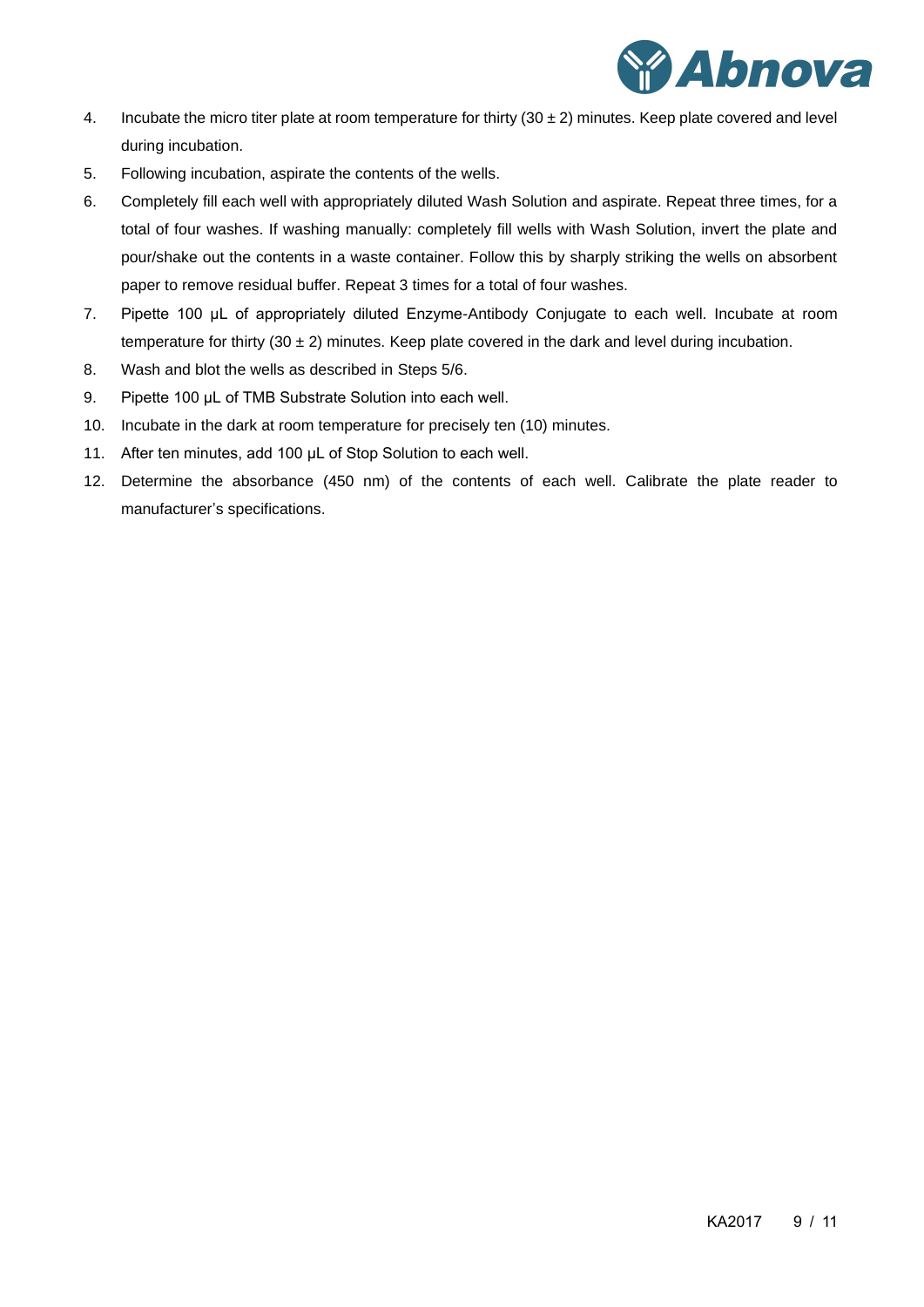

# <span id="page-9-1"></span><span id="page-9-0"></span>**Data Analysis**

#### **Calculation of Results**

- 1. Subtract the average background value (Average absorbance reading of Standard zero) from the test values for each sample.
- 2. Average the duplicate readings for each standard and use the results to construct a Standard Curve. Construct the standard curve by reducing the data using computer software capable of generating a four parameter logistic curve fit. A second order polynomial (quadratic) or other curve fits may also be used; however, they will be a less precise fit of the data.
- 3. Interpolate test sample values from standard curve. Correct for sera dilution factor to arrive at the IgG concentration in original samples.